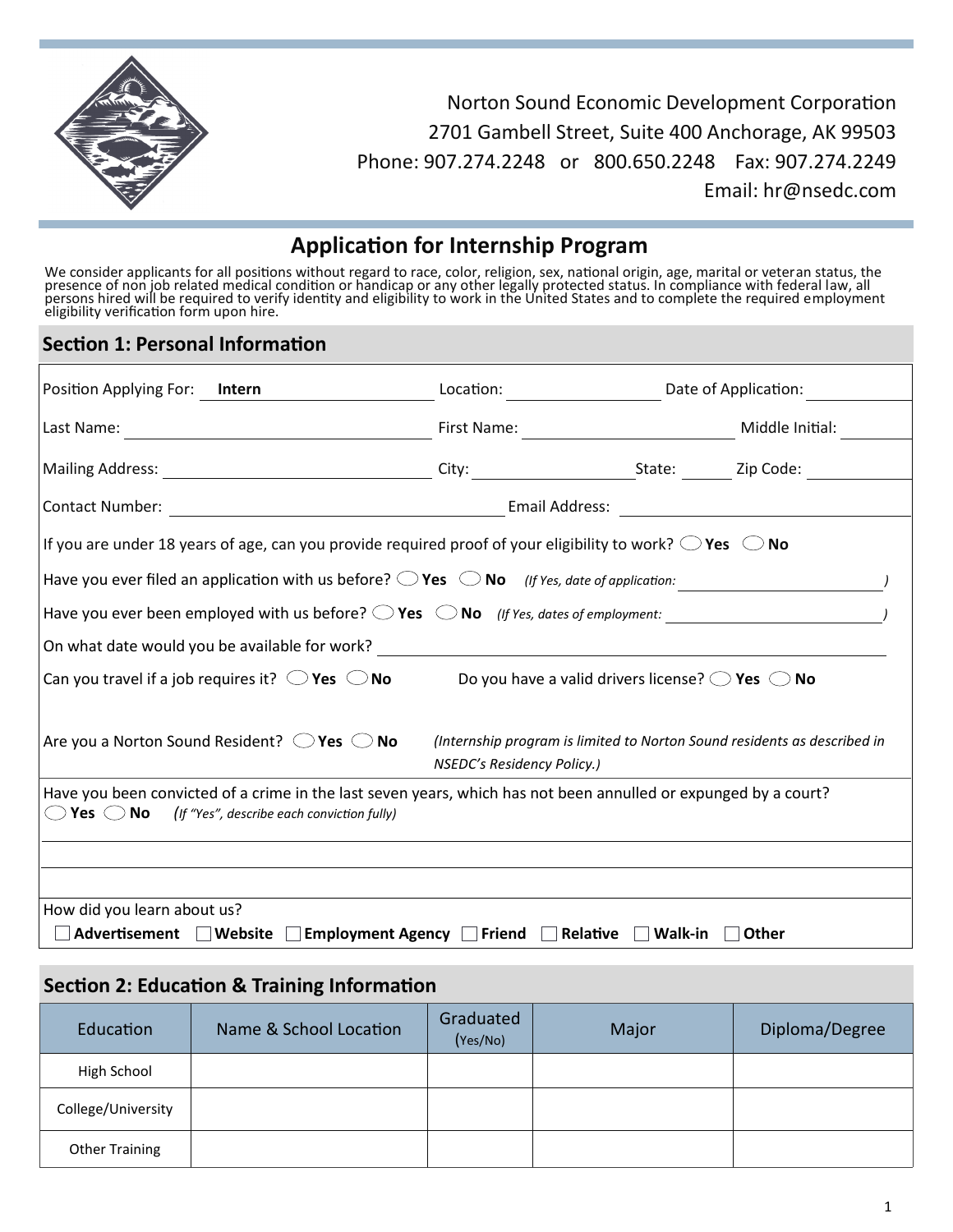# NSEDC Application for Internship

| <b>Section 2: Employment History</b> (Please list most recent work experience)                                        |                                                                                                                                           |  |  |  |  |
|-----------------------------------------------------------------------------------------------------------------------|-------------------------------------------------------------------------------------------------------------------------------------------|--|--|--|--|
|                                                                                                                       |                                                                                                                                           |  |  |  |  |
|                                                                                                                       |                                                                                                                                           |  |  |  |  |
| the control of the control of the control of the control of the control of the control of                             |                                                                                                                                           |  |  |  |  |
|                                                                                                                       |                                                                                                                                           |  |  |  |  |
|                                                                                                                       |                                                                                                                                           |  |  |  |  |
| Supervisory Position? $\bigcirc$ Yes $\bigcirc$ No                                                                    | Rate of Pay: $\sqrt{s}$                                                                                                                   |  |  |  |  |
|                                                                                                                       |                                                                                                                                           |  |  |  |  |
|                                                                                                                       |                                                                                                                                           |  |  |  |  |
|                                                                                                                       |                                                                                                                                           |  |  |  |  |
| Reason For Leaving:                                                                                                   | May we contact your employer: $\bigcirc$ Yes $\bigcirc$ No                                                                                |  |  |  |  |
|                                                                                                                       |                                                                                                                                           |  |  |  |  |
|                                                                                                                       |                                                                                                                                           |  |  |  |  |
| <u> 1989 - Johann Barbara, martin da basar da basar da basar da basar da basar da basar da basar da basar da basa</u> |                                                                                                                                           |  |  |  |  |
|                                                                                                                       |                                                                                                                                           |  |  |  |  |
|                                                                                                                       |                                                                                                                                           |  |  |  |  |
| Supervisory Position? ◯ Yes ◯ No                                                                                      | Rate of Pay: \$                                                                                                                           |  |  |  |  |
|                                                                                                                       |                                                                                                                                           |  |  |  |  |
|                                                                                                                       |                                                                                                                                           |  |  |  |  |
|                                                                                                                       |                                                                                                                                           |  |  |  |  |
| Reason For Leaving:                                                                                                   | May we contact your employer: $\bigcirc$ Yes $\bigcirc$<br>No.                                                                            |  |  |  |  |
| <b>Employer Name:</b>                                                                                                 |                                                                                                                                           |  |  |  |  |
| Address:                                                                                                              | <b>Supervisor Name:</b>                                                                                                                   |  |  |  |  |
|                                                                                                                       | Supervisor Title:<br><u> 1980 - Jan Stein Stein Stein Stein Stein Stein Stein Stein Stein Stein Stein Stein Stein Stein Stein Stein S</u> |  |  |  |  |
| Job Title:                                                                                                            | Contact Number:                                                                                                                           |  |  |  |  |
| Dates Employed:<br>FROM:                                                                                              | TO:                                                                                                                                       |  |  |  |  |
| <b>Supervisory Position?</b><br>$\bigcirc$ Yes $\bigcirc$ No                                                          | <u> 1980 - Andrea Station, amerikansk politik (</u><br>Rate of Pay: \$                                                                    |  |  |  |  |
| Work Performed/Job Description:                                                                                       |                                                                                                                                           |  |  |  |  |
|                                                                                                                       |                                                                                                                                           |  |  |  |  |
|                                                                                                                       |                                                                                                                                           |  |  |  |  |
| Reason For Leaving:                                                                                                   | May we contact your employer: $\bigcirc$ Yes $\bigcirc$<br>No                                                                             |  |  |  |  |